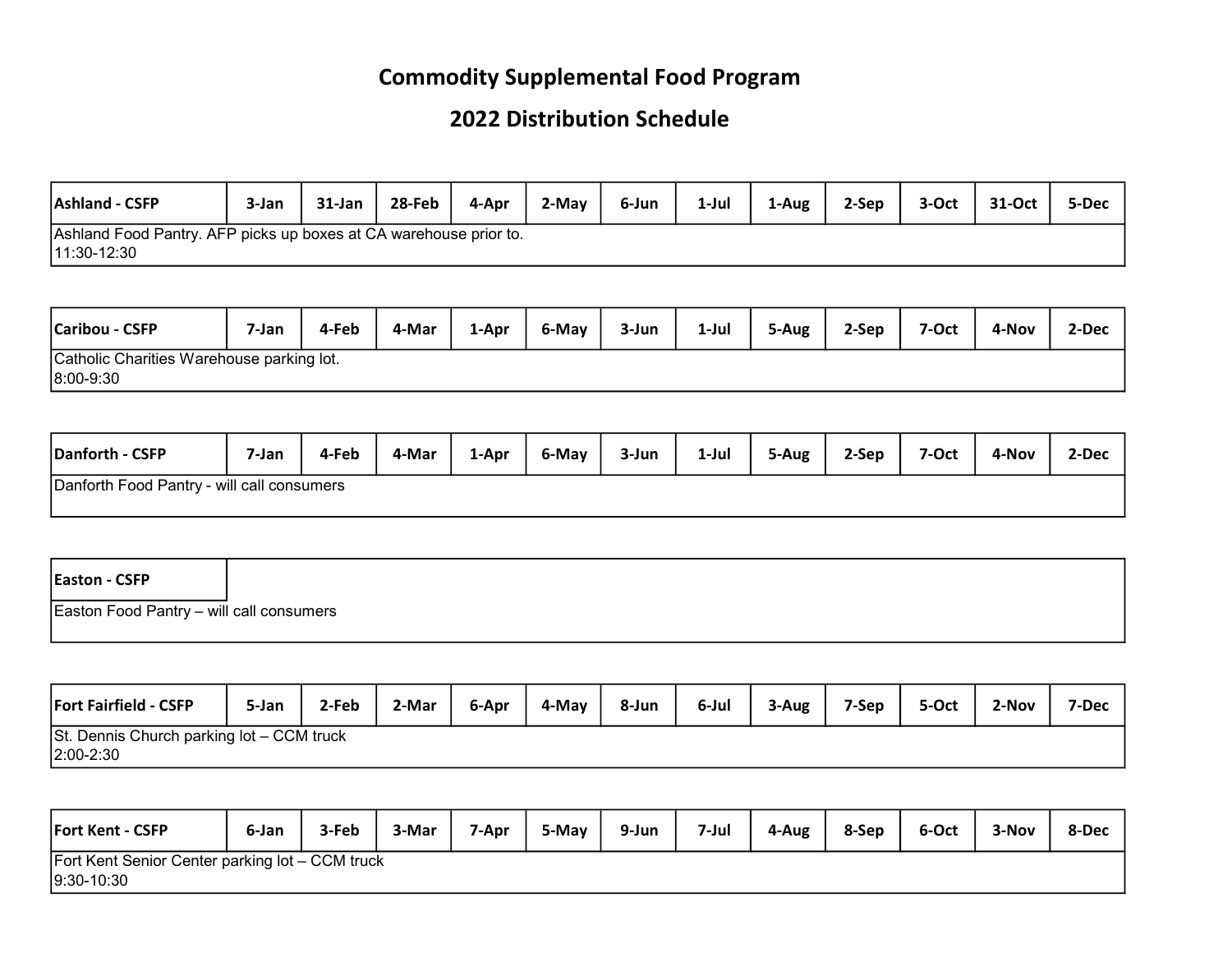| <b>Grand Isle - CSFP</b>           | 29-Jan | 26-Feb | 2-Apr | 30-Apr | 4-Jun | $2$ -Jul | 30-Jul | 3-Sep | 1-Oct | 29-Oct | 3-Dec | 31-Dec |
|------------------------------------|--------|--------|-------|--------|-------|----------|--------|-------|-------|--------|-------|--------|
| <b>Grand Isle Community Center</b> |        |        |       |        |       |          |        |       |       |        |       |        |
| $9:00 - 1:00$                      |        |        |       |        |       |          |        |       |       |        |       |        |

| Houlton - CSFP                            | 4-Jan | 1-Feb | 1-Mar | 5-Apr | 3-May | 7-Jun | 5-Jul | 2-Aug | 6-Sep | 4-Oct | 1-Nov | 6-Dec |
|-------------------------------------------|-------|-------|-------|-------|-------|-------|-------|-------|-------|-------|-------|-------|
| St. Mary's Church parking lot - CCM truck |       |       |       |       |       |       |       |       |       |       |       |       |
| $10:00 - 11:00$                           |       |       |       |       |       |       |       |       |       |       |       |       |

| Limestone - CSFP                                                                                              | 4-Jan  | 1-Feb  | 1-Mar     | 5-Apr  | 3-May  | 7-Jun     | 5-Jul     | 2-Aug     | 6-Sep  | 4-Oct  | 1-Nov  | 6-Dec  |
|---------------------------------------------------------------------------------------------------------------|--------|--------|-----------|--------|--------|-----------|-----------|-----------|--------|--------|--------|--------|
|                                                                                                               | 18-Jan | 15-Feb | $15$ -Mar | 19-Apr | 17-May | $21$ -Jun | $19$ -Jul | $16$ -Aug | 20-Sep | 18-Oct | 15-Nov | 20-Dec |
| Limestone Ecumenical Food Pantry at St. Louis Church. Picks up boxes prior to<br>1st & 3rd Tuesday 11:00-2:00 |        |        |           |        |        |           |           |           |        |        |        |        |

| Madawaska - CSFP                   | 24-Jan | 28-Feb | 28-Mar | 25-Apr | 23-Mav | 27-Jun | 25-Jul | 22-Aug | $\vert$ 26-Sep | 24-Oct | 28-Nov | 26-Dec |
|------------------------------------|--------|--------|--------|--------|--------|--------|--------|--------|----------------|--------|--------|--------|
| St. Thomas & St. David Food Pantry |        |        |        |        |        |        |        |        |                |        |        |        |
| $ 8:00 - 10:00 $                   |        |        |        |        |        |        |        |        |                |        |        |        |

| Mars Hill - CSFP                                        | 5-Jan | 2-Feb | 2-Mar | 6-Apr | 4-May | 8-Jun | 6-Jul | 3-Aug | 7-Sep | 5-Oct | 2-Nov | 7-Dec |
|---------------------------------------------------------|-------|-------|-------|-------|-------|-------|-------|-------|-------|-------|-------|-------|
| Parking lot of old high school, ACI Street – CCM truck. |       |       |       |       |       |       |       |       |       |       |       |       |
| $12:30-1:00$                                            |       |       |       |       |       |       |       |       |       |       |       |       |

| New Sweden - CSFP                           | 8-Jan | 12-Feb | 12-Mar | 9-Apr | 14-May | 11-Jun | 9-Jul | $13$ -Aug | $10-$ Sep | 8-Oct | 12-Nov | $10$ -Dec |
|---------------------------------------------|-------|--------|--------|-------|--------|--------|-------|-----------|-----------|-------|--------|-----------|
| <b>First Baptist Church</b><br>$7:30-10:00$ |       |        |        |       |        |        |       |           |           |       |        |           |
|                                             |       |        |        |       |        |        |       |           |           |       |        |           |